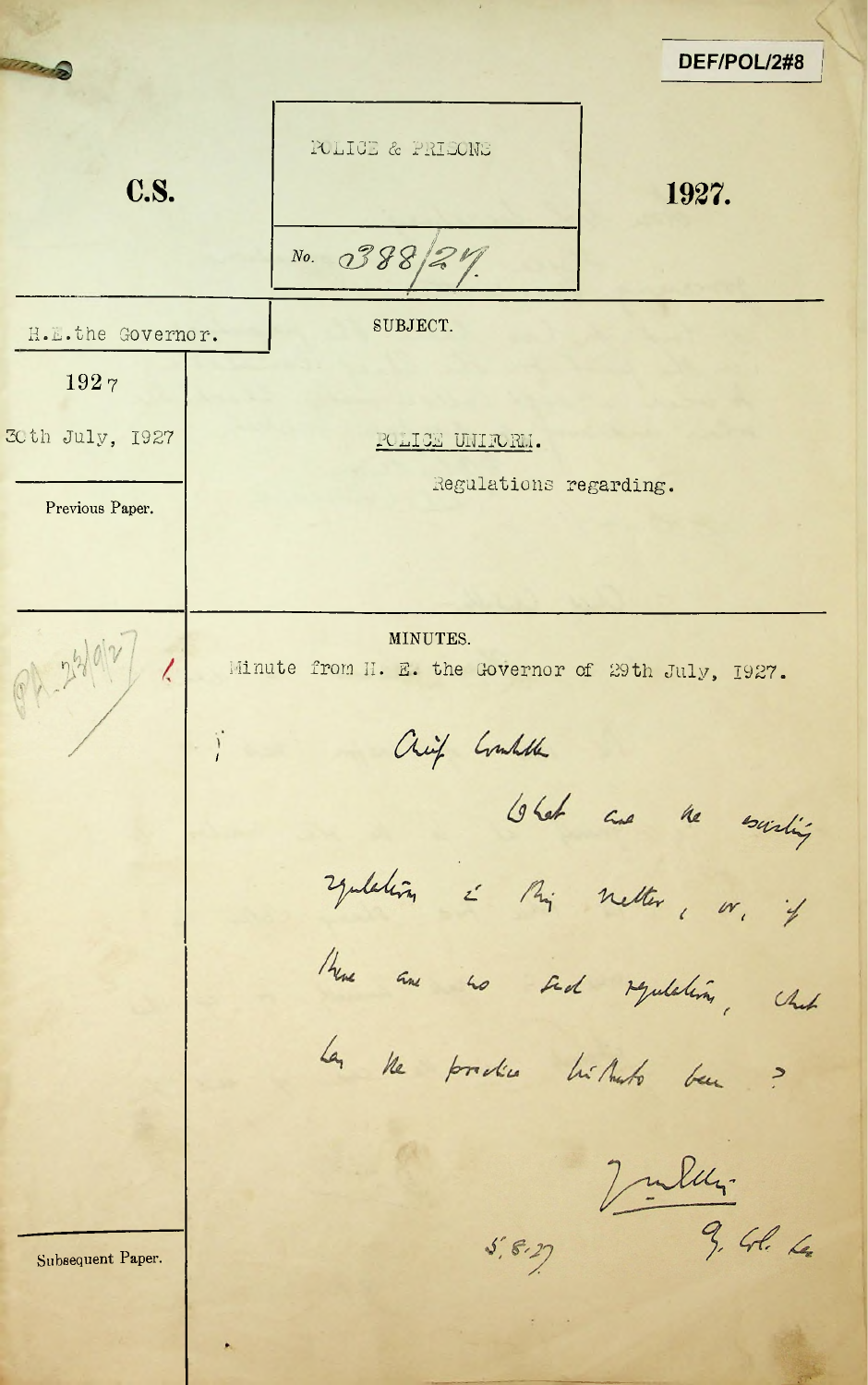Hon leal Secretary governing there is no regulations 2) tut it has been the practice in the past for the Chief Constable.<br>To wear a soft Collar vita black tie when meaning a reefer Jocket. Olielevan  $B - 8 - 27$ Chief Contable. Please record i detail Re vine of uniform nede to generalf at to the other members of le l'Ara force showing Nether Me ince is note annually or at what whereat i the case of each them. Judit

 $9.8.27$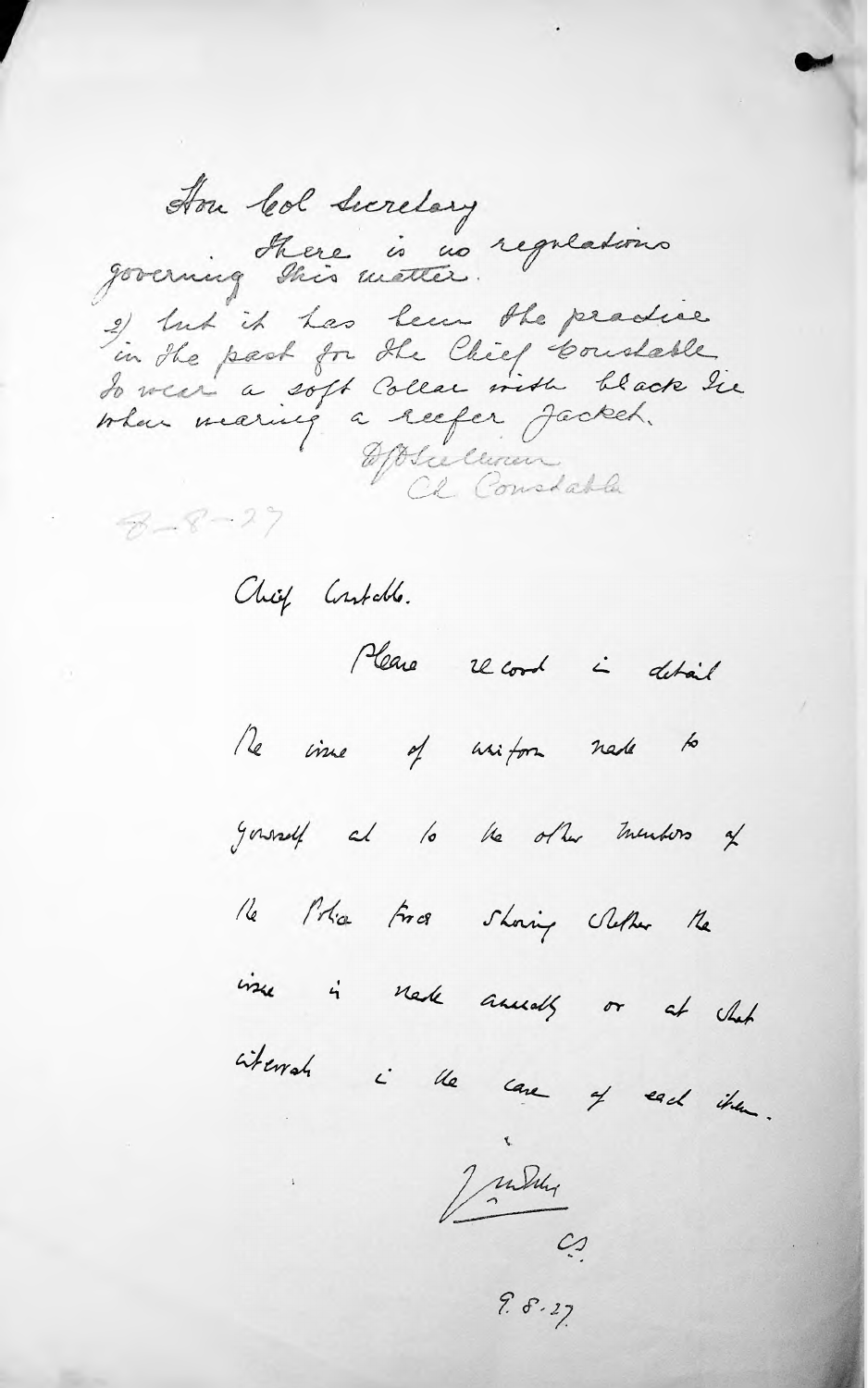C.S.O. No.  $38\sqrt{27}$ 

Inside Minute Paper.

blue chotz

bleck worker

I knike fine the duth way the chine,

Sheet No.  $\mathbb{Z}_{\ell}$ Hon bol Secretary. The Police of myself arimally as plous. 2 Patrol Jacket<br>2 Patrol Tromers<br>2 Pro Proof Louge Which it than . 2 the left bout full. 2 pro Gloves annually every second year only one Satrol Jacket is supplied. I Great Goat every four fears with collar life their publicant Fullwan Ch Constable Lyping, that leather  $28 - 8 - 27$ i by had weather .  $4.9.27$ Spoke Chief Combale 5.9.27 RS. 8.27.  $\frac{1}{6}$  8.9.2) Le 5. R. 27.  $\overline{a}$ Police Chipon (i) Ordiany does to be soon on all orchions engt when (ii) Full does is ordered Black Book I pair, as invest Petrol Tomas I pain blue chots, as incent Petrol Technol I When doll in inud Cap al habe 1 as incent White al Chair I as incent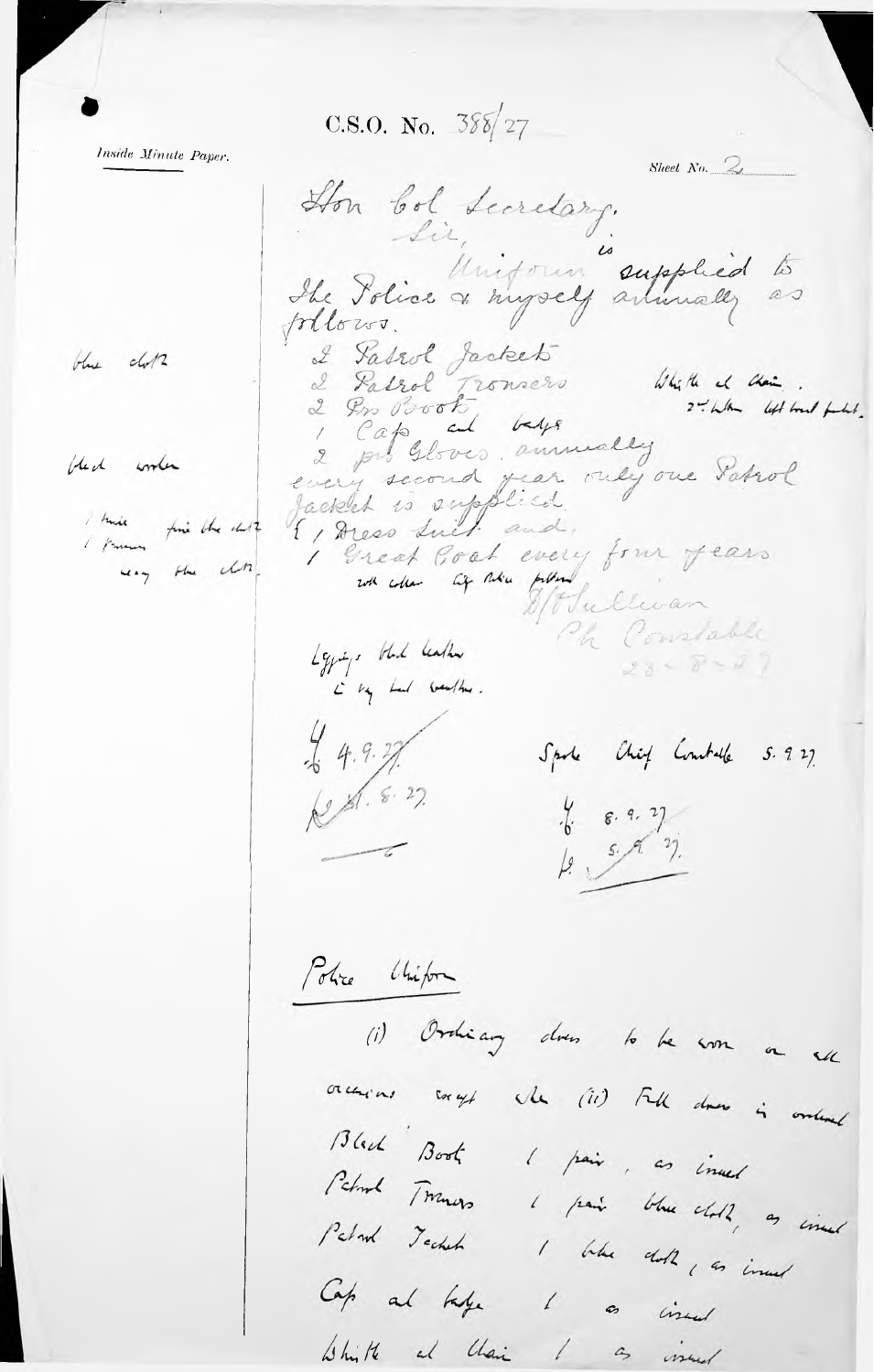The white it be carried in the left breast probab and will be secured by a chair fastural à ve second battachede of the future jecket. 16 cold weeks bled wooder places, 1 pair, may be won and in work week black bather beging (pair. Scitary with week Conditions require a freet look, will collar, where doll, City- Police petter, may be soon. (11) Full does to be won or Surly, al circumsid occasions, valler permitig. When weekher suntition do sut vo point the does i hier ett ha Ording does with put wat .

Bled Bork 1 pair, as inced Dues Trusus I paix, fine belue chot & insured Overs This I , this blue cloth , as ineed Cep al Bafe 1 & view Belt al Badle 1 a mint -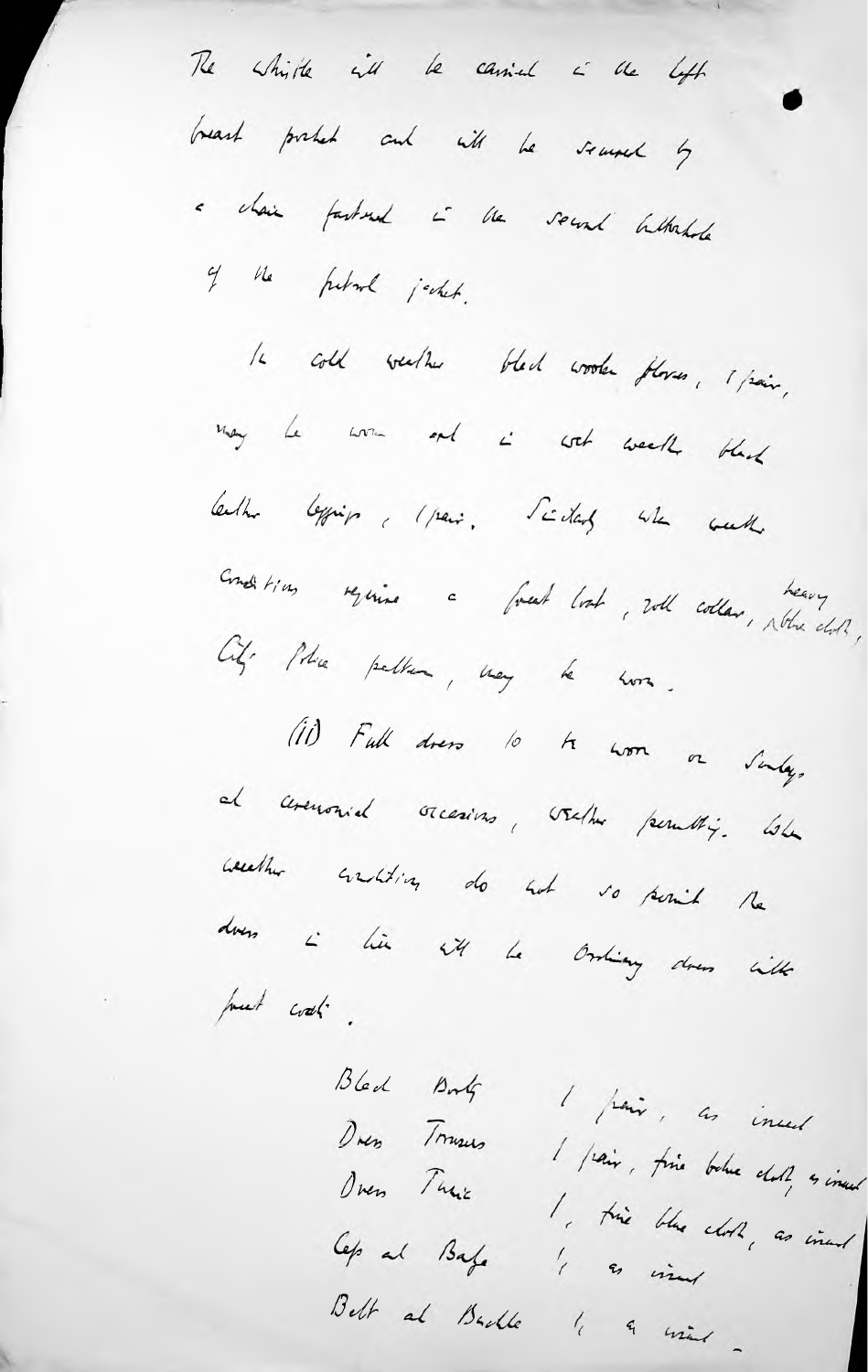C.S.O. No.  $38P/27$ 

Inside Minute Paper.

field / sure of Orcheany inition it to annually or the following reale Petrol Jecht  $740$ Pital Traces Two pain Book, black Two pain flory, black worke Two pains  $\mathcal{O}_{\mathcal{L}}$ Cap and Bangex Ohitle al Chai Ore  $(x \t{if }  $u$  )$ One break look it be mind every fourth year. (iv) frame of Down white with he every fourth year on the publicity scale Dress This One Den Tromon One pain Bell at Budde One (\* of regunned).

Sheet  $N_0$ . 3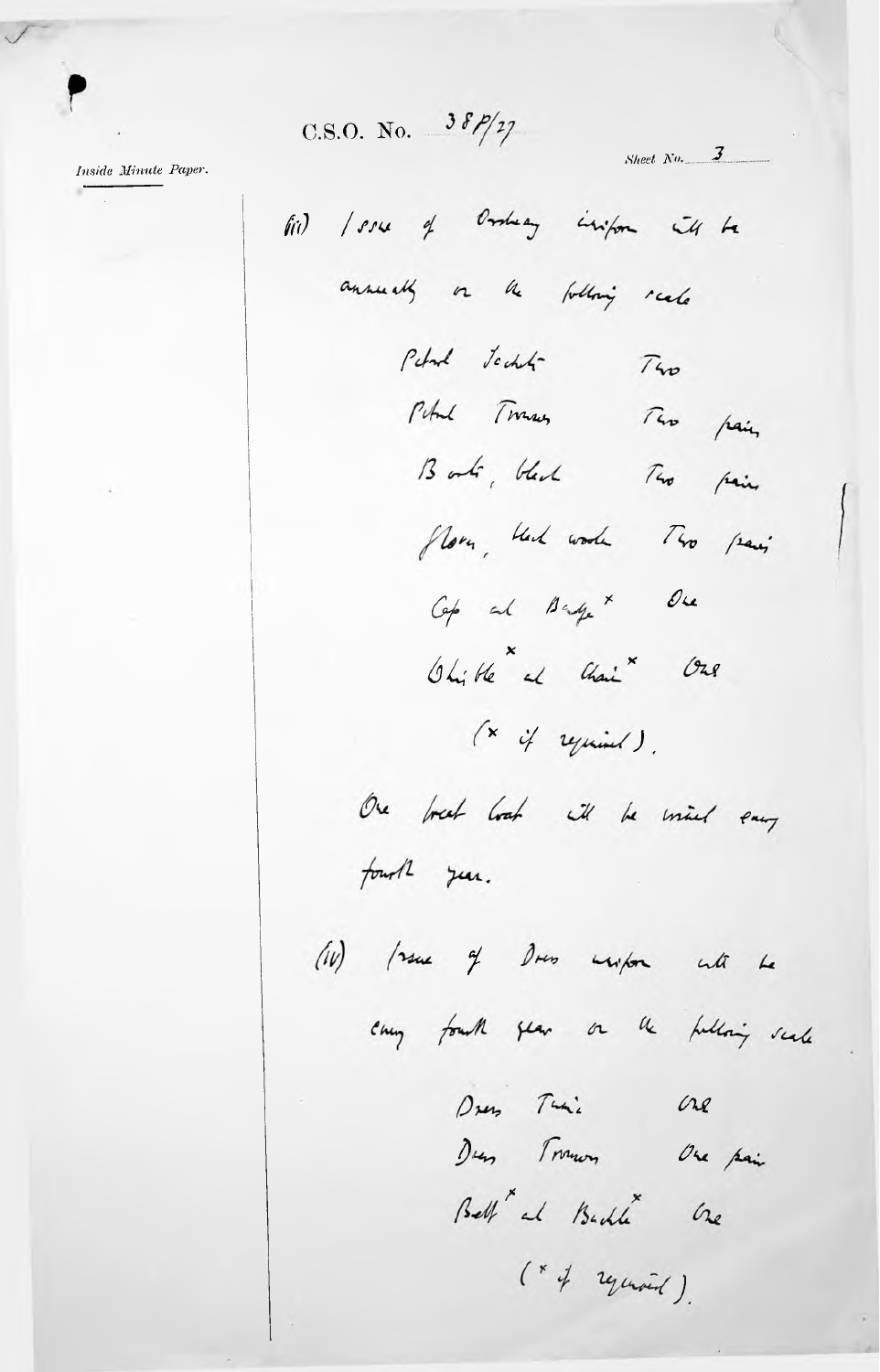Lying Heat better for use i tal weather may be specially sinced for this to this as equined.

July,

 $(2.9.2)$ 

Chief bunkole.

 $ch\tilde{\alpha}$ .

 $(\mathcal{V})$ 

For work at war

Julien  $\overline{c_1}$ 

 $12.9.27$ 

Hon bol Lucrelary noted. instructions  $14 - 9 - 27$ 

Schtlad.<br>Jul  $\sqrt{2}$ .

 $(4, 5, 2)$ 

mpg 9. V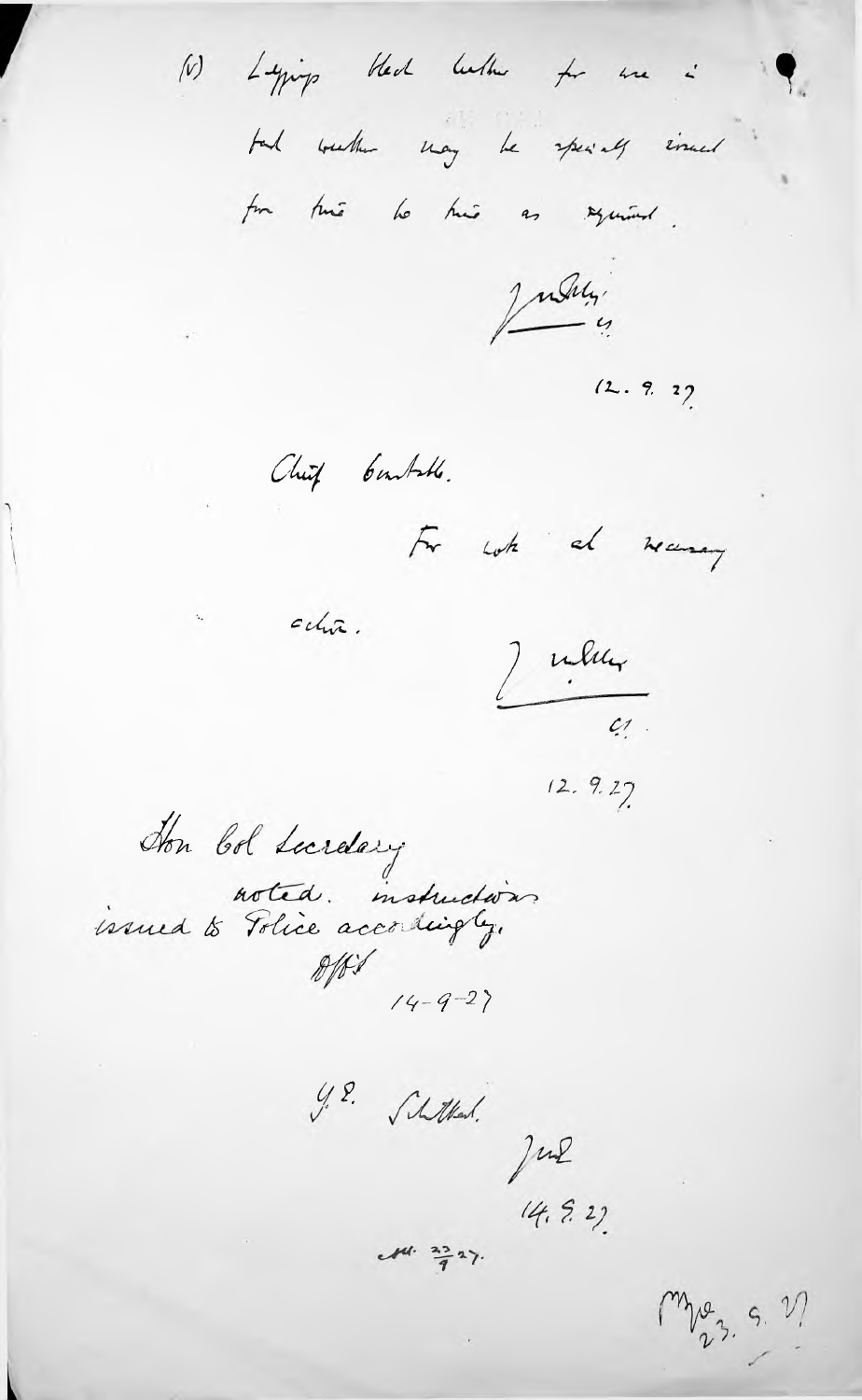$C.S.O.$  No.  $35922$ 



2. humili fou N.E. the Greener. 11/4/85. 18.<br>Waltsbrooks are not supplied. A prav come is supplied every  $\frac{h c H}{C f}$ 

Sheet  $No.$ 

Alley 13/2,

 $\frac{1}{1}$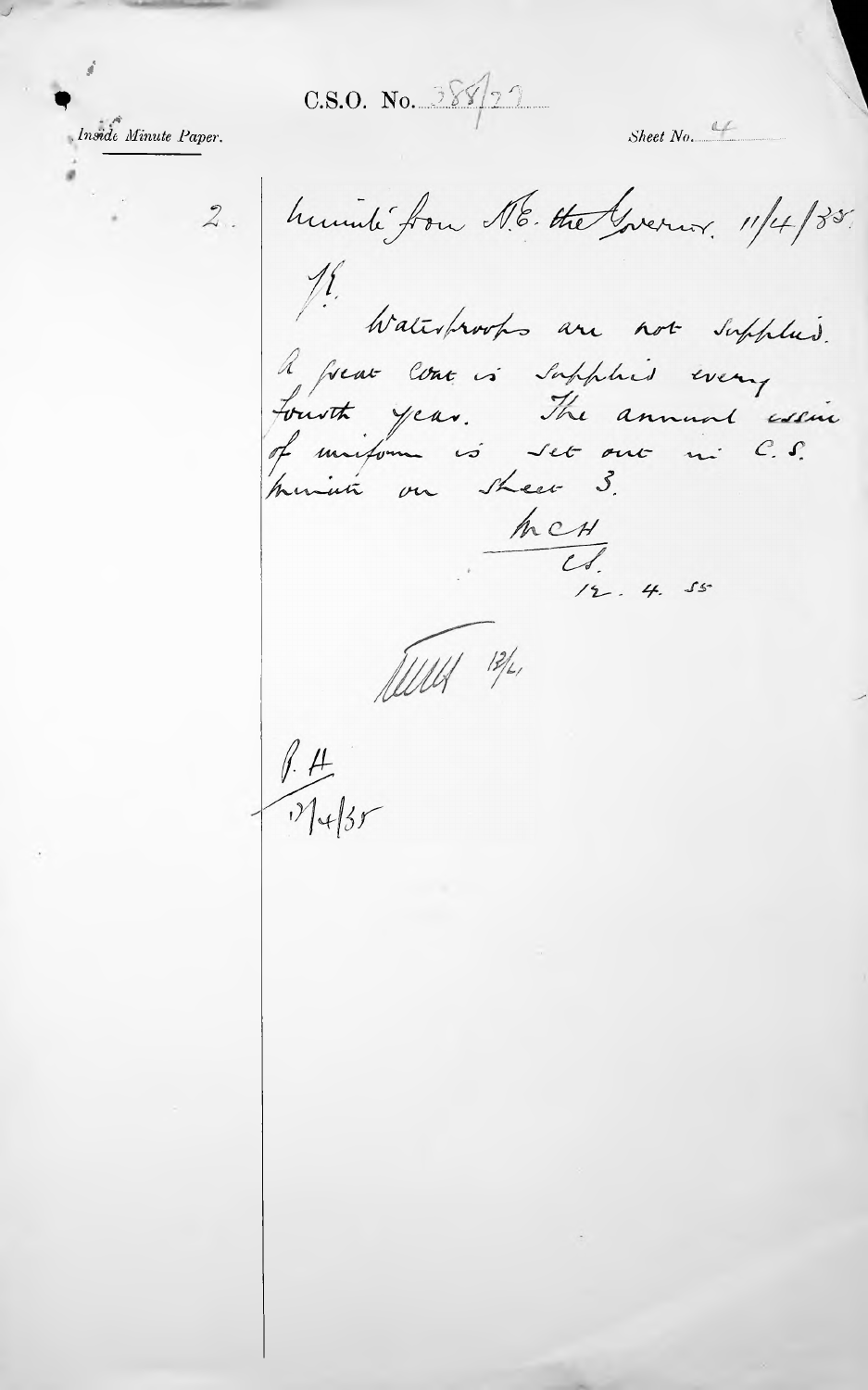Non de C.S leve is a prese uniform Reve? heat skies and collars a connect top is to chip control imposed  $4 - 3$ Requestions as to coniform must be enie don y stricty carrie out.  $\frac{292}{7}$   $\sqrt{4}$ .